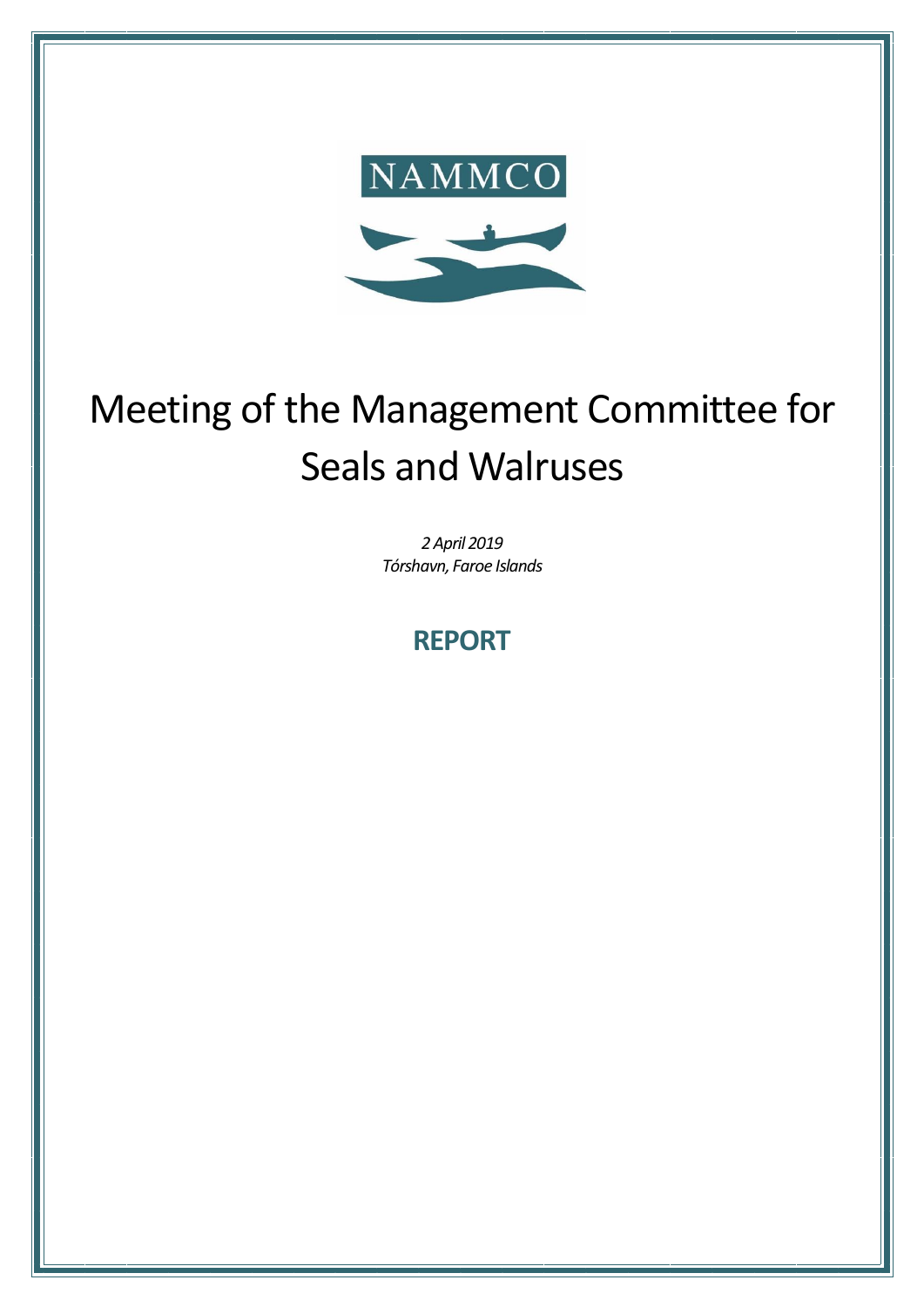© North Atlantic Marine Mammal Commission

#### **Please cite this report as:**

North Atlantic Marine Mammal Commission (NAMMCO) (2019). Report of the Management Committee for Seals and Walruses, Tórshavn, Faroe Islands

Available at www.nammco.no

#### **NAMMCO**

*Postbox 6453, Sykehusveien 21-23, N-9294 Tromsø, Norway,* 

*+47 77687371, [nammco-sec@nammco.no,](mailto:nammco-sec@nammco.no) [www.nammco.no,](http://www.nammco.no/) [facebook.com/nammco.no,](http://www.facebook.com/nammco.no) [twitter.com/NAMMCO\\_sec](https://twitter.com/NAMMCO_sec)*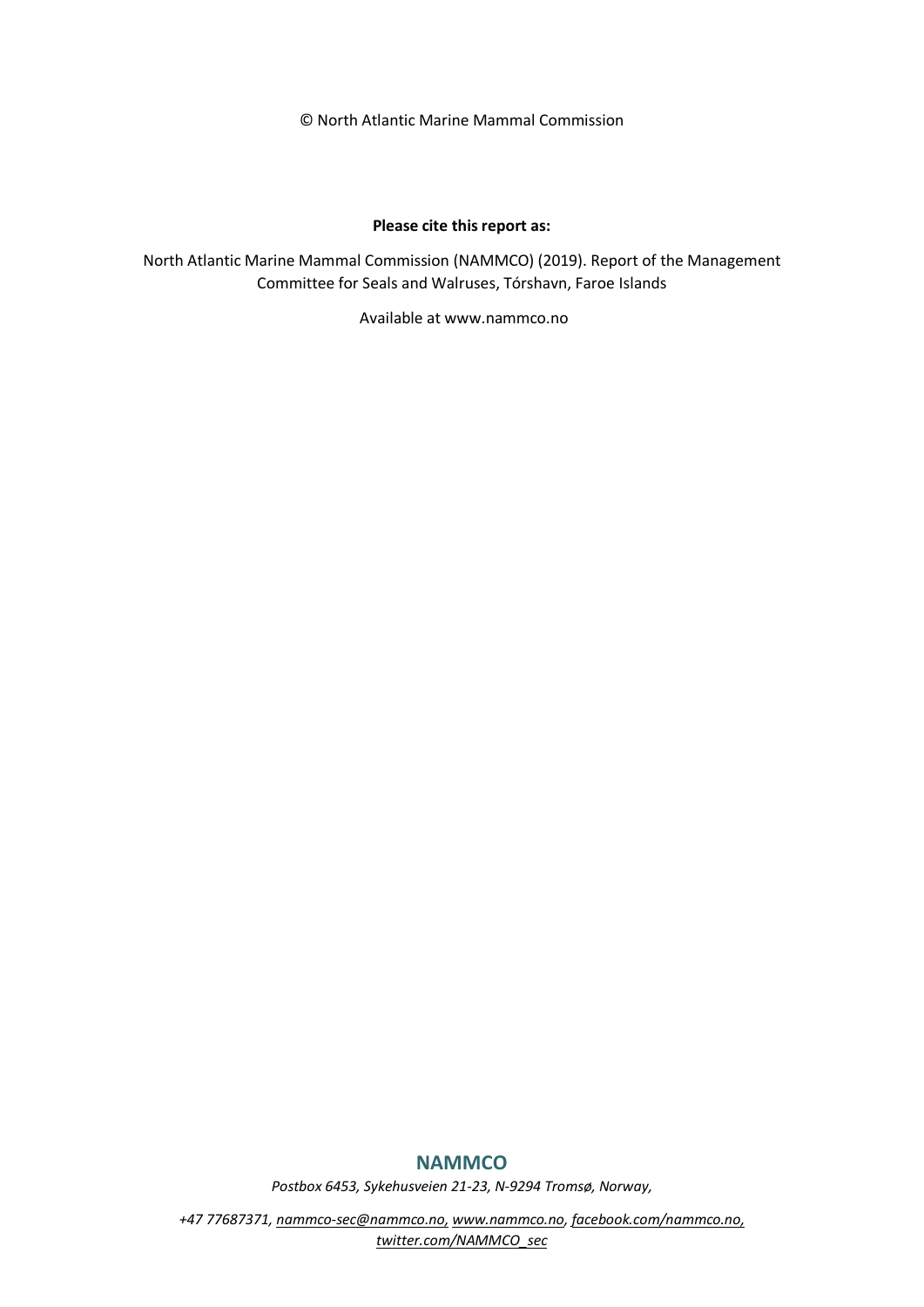## **TABLE OF CONTENTS**

| 1.    |  |
|-------|--|
| 2.    |  |
| 3.    |  |
| 3.1   |  |
| 3.1.1 |  |
| 3.1.2 |  |
| 3.1.3 |  |
| 3.2   |  |
| 3.2.1 |  |
| 3.2.2 |  |
| 3.2.3 |  |
| 3.2.4 |  |
| 3.3   |  |
| 3.3.1 |  |
| 3.3.2 |  |
| 3.3.3 |  |
| 3.3.4 |  |
| 3.4   |  |
| 3.4.1 |  |
|       |  |
| 3.4.2 |  |
| 3.4.3 |  |
| 3.5   |  |
| 3.5.1 |  |
| 3.5.2 |  |
| 3.5.3 |  |
| 3.6   |  |
| 3.6.1 |  |
| 3.6.2 |  |
| 3.7   |  |
| 3.7.1 |  |
| 3.7.2 |  |
| 3.7.3 |  |
| 3.7.4 |  |
| 3.8   |  |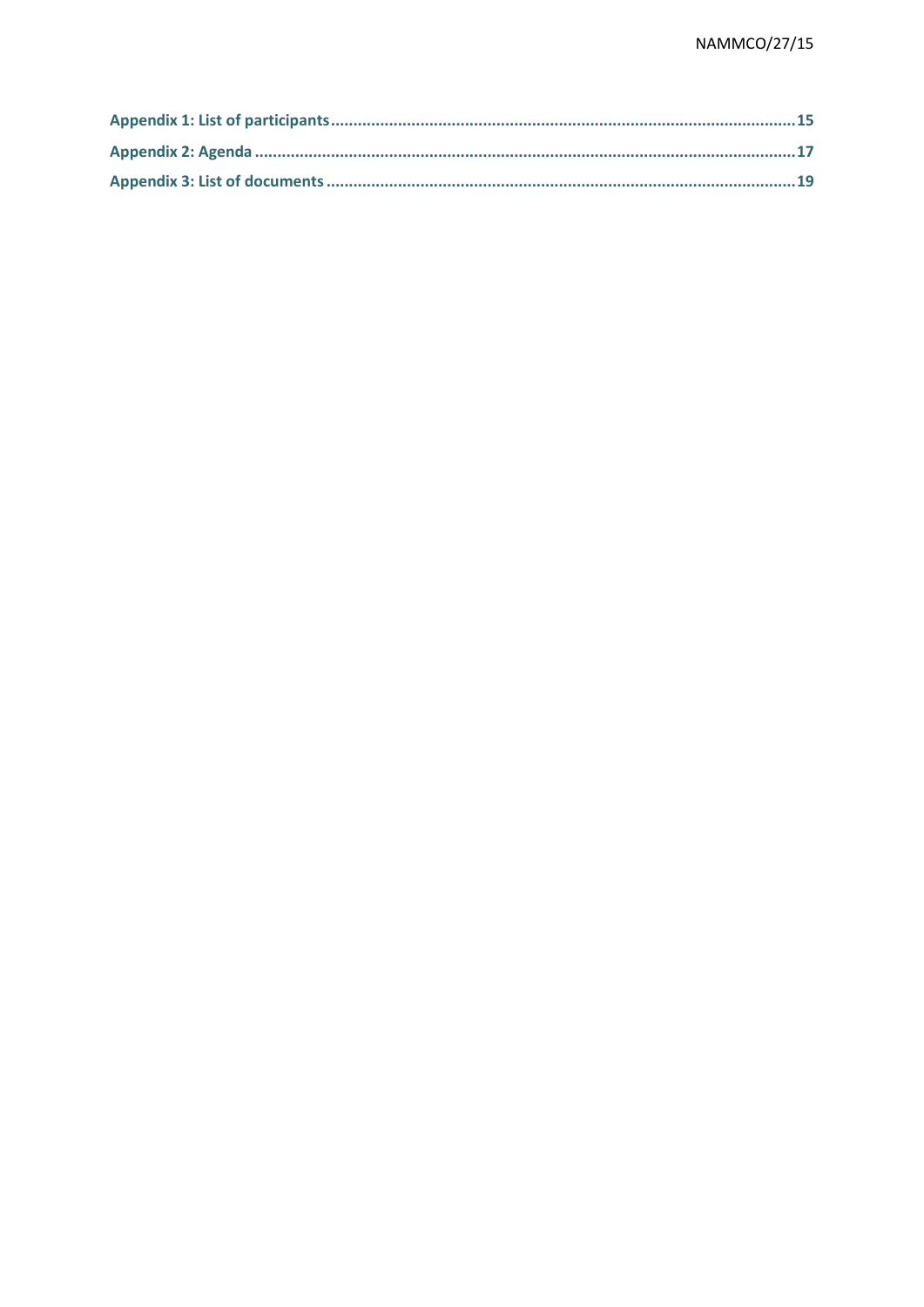## <span id="page-4-0"></span>1. **CHAIR'S OPENING REMARKS**

The Chair of the NAMMCO Management Committee for Seals and Walruses (MCSW), Guro Gjelsvik (NO) welcomed the participants, appendix 1.

### <span id="page-4-1"></span>2. **ADOPTION OF AGENDA**

The agenda was adopted, and list of documents reviewed, both documents are contained in appendices 2 and 3 respectively.

## <span id="page-4-2"></span>3. **CONSERVATION AND MANAGEMENT MEASURES FOR SEALS AND WALRUSES**

The Chair drew attention to the following documents:

- **NAMMCO/27/MC/05A** summarising recent (from 2016) proposals for conservation and management and recommendations for research to member countries and responses to these.
- **NAMMCO/27/MC/06** summarising active requests to the Scientific Committee and responses.

The chair noted that all updates will be recorded in document 05A which will be attached as Annex 1 to the report.

The Chair of the Scientific Committee, Tore Haug, presented the information on seals and walrus stocks from the Scientific Committee report (NAMMCO/27/08) under each species.

#### <span id="page-4-3"></span>**3.1 HARP SEALS**

#### <span id="page-4-4"></span>**3.1.1 Active Requests from Council**

- **R-2.1.4 - NAMMCO/12-2003** *(standing)*: to regularly update the stock status of North Atlantic harp and hooded seals as new information becomes available.
- **R-2.1.10 – NAMMCO/17-**2008 *(standing)*: to provide advice on Total Allowable Catches for the management of harp seals and the establishment of a quota system for the common stocks between Norway and the Russian Federation.

#### <span id="page-4-5"></span>**3.1.2 Updates from Scientific Committee**

With regard to **R-2.1.4**: The ICES/NAFO/NAMMCO WGHARP will meet 2-6 September 2019. It is anticipated that new estimated and assessments will be developed for the North West Atlantic, Greenland Sea (West Ice) and the Barents-White seas (East Ice) populations.

Arial surveys were conducted in March 2018 in the Greenland Sea pack ice (the West Ice) to assess pup production for both harp and hooded seals. A total of 5014 images were collected, and analyses are in progress. Norway also collected biological data from seals taken in the commercial hunt in the East Ice in 2018. The data will be used to assess status and harvest potential for the population, in addition to information on contaminants and ecology.

There are plans for tagging harps seals in 2019 in the White Sea, to see how the seals use the Barents Sea as habitat with receding ice as compared with the situation in the 1990ies.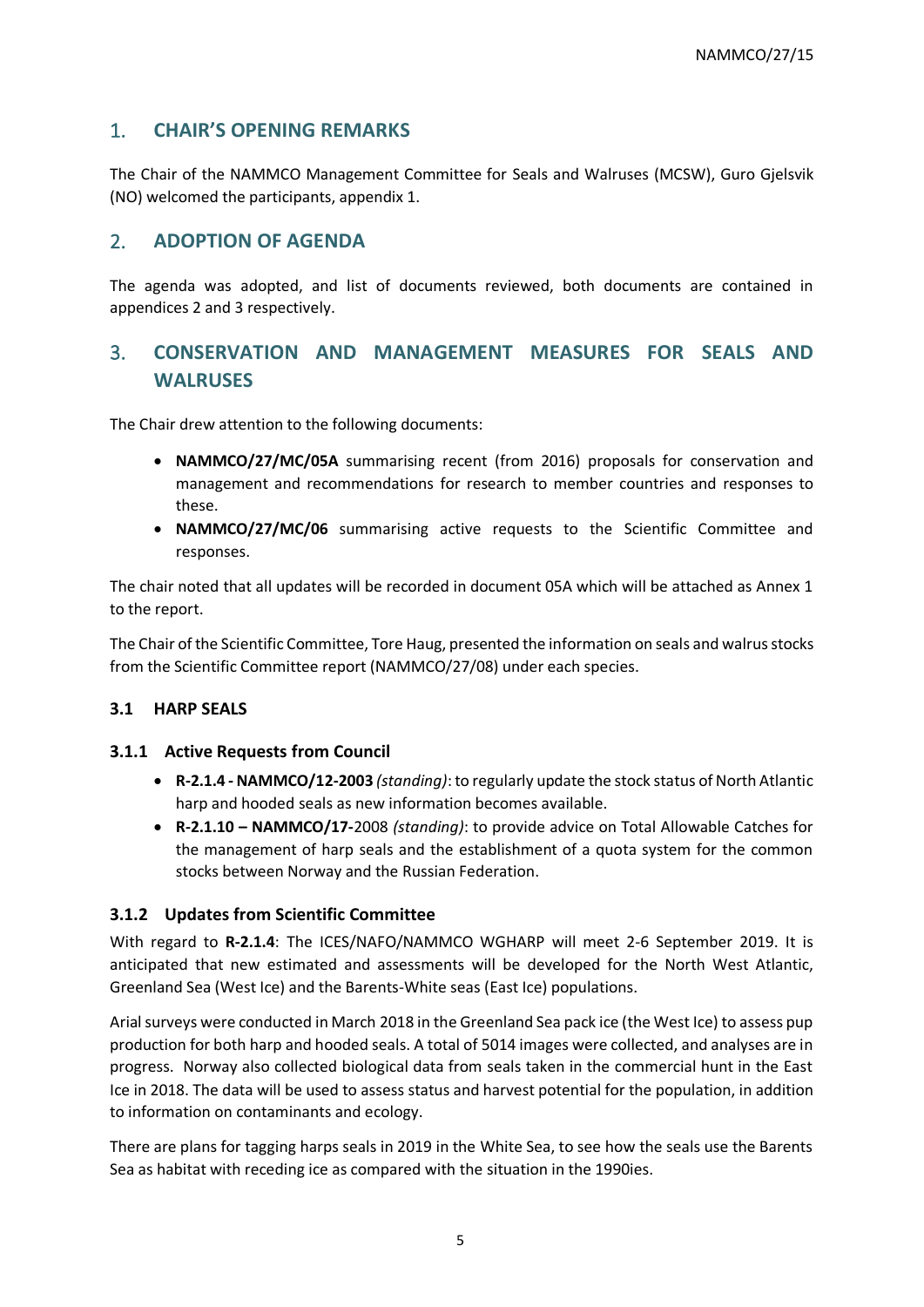Canada will complete the analysis from the 2017 survey of harp seal pup production for consideration at the next ICES/NAFO/NAMMCO WGHARP meeting.

With regard to **R-2.1.10**: The second part of this request is dealt with by the Joint Norwegian – Russian Fisheries Commission. The SC proposes to rephrase the request to provide advice on Total Allowable Catches for the management of harp seals.

#### *Comments from Member Countries*

Members agreed to rephrase the request and the new wording reads:

#### *To provide advice on Total Allowable Catches for the management of harp seals*

Greenland noted that they had provided catch information on the different seal species in the Progress Report.

Norway informed that in the West Ice the 2018 quota was 26 000 seals (1+ animals or an equivalent number of pups where 2 pups equals one 1+ animal) and the catch was 2 703 seals, including 18 animals caught for scientific purposes. This equals 2094 1+ animals. One vessel participated in the hunt and there was an inspector onboard. No violations were reported. In the East Ice the Norwegian quota was 7000 seals, the catch was 2 241 animals. One vessel participated and had an inspector on board.

#### **Recommendations from the Scientific Committee**

The Chair drew attention to document NAMMCO/27/MC/05A, noting that prior to NAMMCO 27, there were two proposals for conservation and management and four for research, all directed at Norway.

Norway gave the following updates:

-that no aerial surveys had been conducted to estimate pup production of harp seals in the White Sea\Barents Sea in 2018 and 2019 (but planned for 2020) whereas surveys had been conducted in the NW Atlantic in 2017.

- that aerial surveys were conducted in March 2018 in the Greenland Sea pack ice (the West Ice) to assess pup production for both harp and hooded seals. Some 5014 images were collected, and analyses are in progress. Norway also collected biological data from the East Ice in 2018. The data will be used to give status and harvest potential for the population, in addition to information on contaminates and ecology.

- that satellite telemetry tagging studies of harp seals in the White Sea will be done in 2019.

- that age staging surveys will be conducted during aerial surveys of all populations of harp seals whenever possible.

All recommendations and updates are recorded in document NAMMCO/27/MC/05A, which is also available as Annex 1 to this report.

#### <span id="page-5-0"></span>**3.1.3 Conclusion**

The MCSW took note of the report from the Scientific Committee and noted that there were no new proposals for conservation and management, no new recommendations for research to member countries and no new request for scientific advice.

The MCSW endorsed to rephrase R-2.1.10

The MCSW also noted the updates given by Norway on past proposals for observation and management and recommendations for research.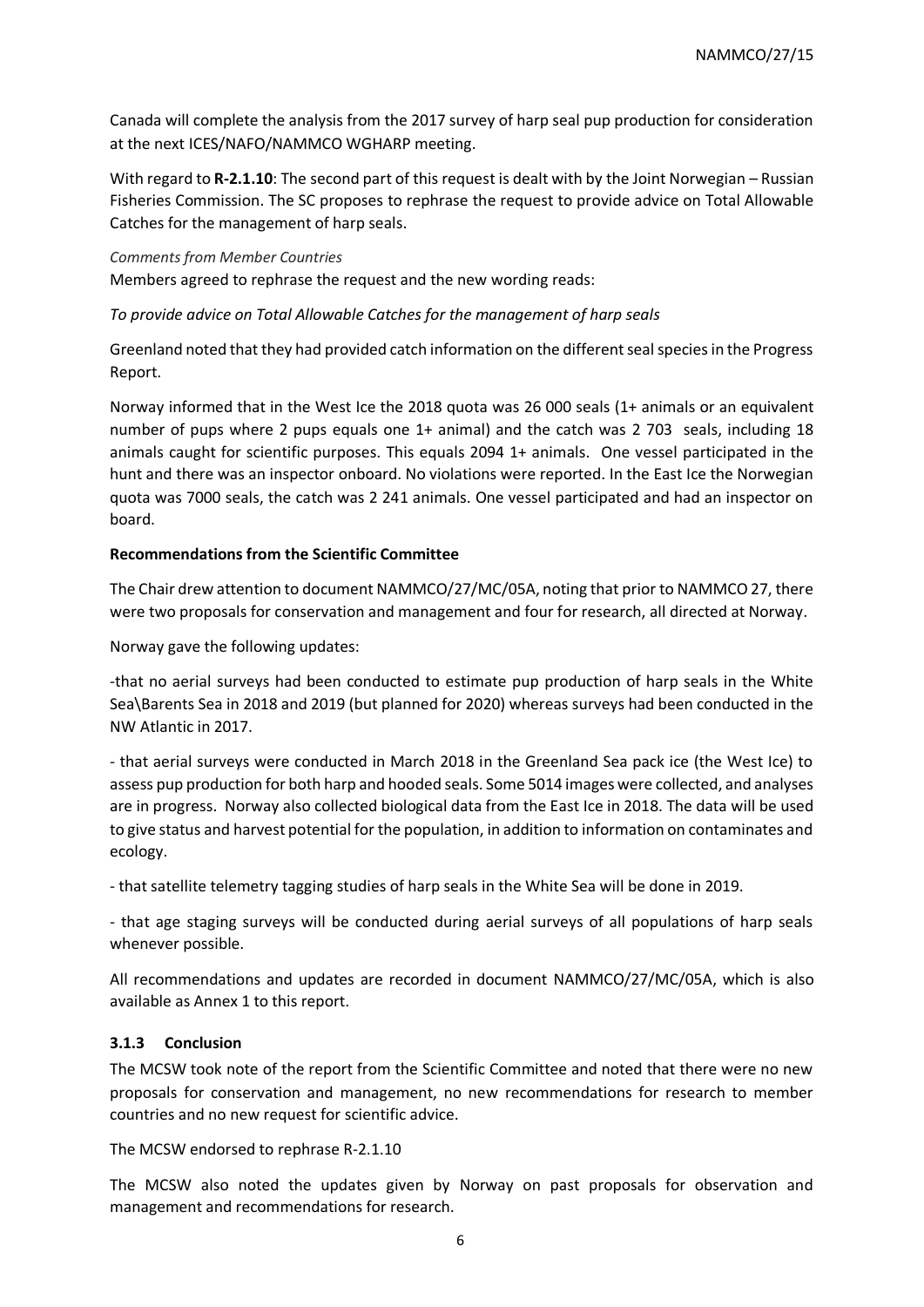#### <span id="page-6-0"></span>**3.2 HOODED SEALS**

#### <span id="page-6-1"></span>**3.2.1 Active Requests from Council**

- **R-2.1.4 - NAMMCO/12-2003** (standing): to regularly update the stock status of North Atlantic harp and hooded seals as new information becomes available.
- **R-2.1.9 – NAMMCO/16-2007** (ongoing): to investigate possible reasons for the apparent decline of the Greenland Sea stock of hooded seals; assess the status of the stock on basis of the results from the survey in 2007.

#### <span id="page-6-2"></span>**3.2.2 Updates from Scientific Committee**

With regard to **R-2.1.4:** The ICES/NAFO/NAMMCO WGHARP will meet 2-6 September 2019. It is anticipated that new estimates and assessments will be developed for the North West Atlantic and Greenland Sea (West Ice) populations.

With regard to **R-2.1.9:** Work is ongoing and will likely be at least partly answered by the ICES/NAFO/NAMMCO WGHARP at its 2019 meeting.

#### *Comments from Member Countries*

Norway informed that 14 hooded seals were taken in the West Ice for scientific purposes in 2018. In addition, 3 animals were taken in the ordinary hunt, presumably because they were misidentified.

#### <span id="page-6-3"></span>**3.2.3 Recommendations from the Scientific Committee**

The Chair drew attention to document NAMMCO/27/MC/05A, noting that prior to NAMMCO 27, there were 1 recommendation for research to Norway that age staging surveys should be conducted during aerial surveys of all populations of hooded seals.

Norway informed that this will be implemented as far as possible.

#### <span id="page-6-4"></span>**3.2.4 Conclusion**

The MCSW took note of the report from the Scientific Committee and Norway and noted that there were no new proposals for conservation and management, no new recommendations for research to member countries and no new request for scientific advice.

#### <span id="page-6-5"></span>**3.3 RINGED SEALS**

#### <span id="page-6-6"></span>**3.3.1 Active Requests from Council**

- **R-2.3.1- NAMMCO/5-1995** (ongoing): to advise on stock identity, assess abundance in each stock area, long-term effects on stocks by present removals in each stock area, effects of recent environmental changes (i.e. disturbance, pollution) and changes in the food supply, and interactions with other marine living resources.
- **R-2.3.2 - NAMMCO/7-1997** (ongoing): to advice on what scientific studies need to be completed to evaluate the effects of changed levels of removals of ringed seals in West and East Greenland.

#### <span id="page-6-7"></span>**3.3.2 Updates from Scientific Committee**

With regard to **R-2.3.1:** A ringed seal working group (RSWG) is planned for 2020 that will address this request. The RSWG is planned back to back with a bearded seal WG (BSWG). The WG should consider stock structure, abundance and effect of polar bears.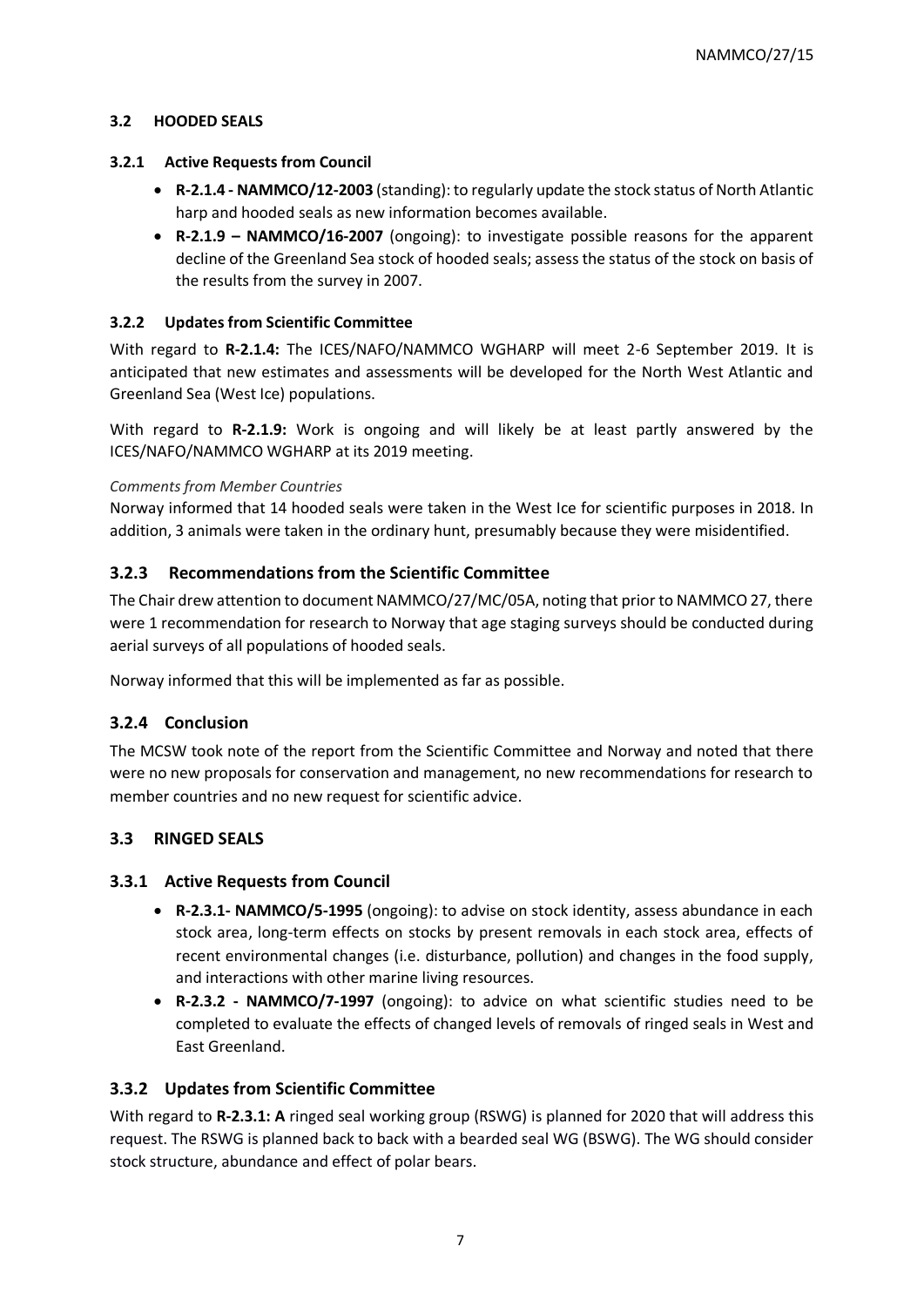With regard to **R-2.3.2** To assess the status of ringed seals in Greenland and the effects of harvests was particularly challenging in light of simultaneous changes in sea ice conditions, marine productivity and polar bear predation. Due to the unpredictable changes in these parameters, producing estimates of sustainable catches requires a significant investment of resources for research on: abundance estimates, productivity and age distribution of the catch, and changes in the required environmental parameters such as stable ice and suitable snow for breeding, as well as glacial fronts for foraging.

#### *Comments from Member Countries*

Norway informed that 4 ringed seals, including 1 struck and lost, had been reported taken in the coastal hunt and 46 ringed seals in the Svalbard area in 2018.

Greenland informed that the Association of Fishers and Hunters in Greenland (KNAPK) had informed that compared to 2018 more skins of smaller ringed seals (<70 cm) had been traded to the tannery Great Greenland A/S. Greenland also stated that they looked forward to results from the WG.

#### <span id="page-7-0"></span>**3.3.3 Recommendations from the Scientific Committee**

The Chair drew attention to document NAMMCO/27/MC/05A, noting that prior to NAMMCO 27, there were - one recommendation satellite telemetry and collection of samples for genetics and one recommendation to convene a WG if possible, in conjunction with a bearded seal WG in 2020/2021. The chair noted that the WG had been included in the workplan from the SC.

#### <span id="page-7-1"></span>**3.3.4 Conclusion**

The MCSW took note of the report from the Scientific Committee and noted that there were no new proposals for conservation and management, no new recommendations for research to member countries and no new request for scientific advice.

#### <span id="page-7-2"></span>**3.4 GREY SEALS**

#### <span id="page-7-3"></span>**3.4.1 Active Requests from Council**

**R-2.4.2 (ongoing):** *To provide a new assessment of grey seal stocks throughout the North Atlantic.* 

It was noted that one request was more than 10 years. The request had been , dealt with in the MCJ and will be addressed by the CSWG in 2020.

#### <span id="page-7-4"></span>**Updates from Scientific Committee**

With regard to **R-2.4.2** this work remains ongoing in the lead up to the CSWG in 2020.

The SC had been informed that for Norway the most recent survey show stable population levels in the south (Lista-Stad), and north (Troms-Finnmark) while in mid Norway (Trøndelag-Nordland) there has been a severe decrease which has resulted in 0-quotas.

#### *Comments from Member Countries*

Norway informed that the quota in 2018 was 200 animals of which 66 animals were reported taken. The quota for mid Norway remained zero.

#### <span id="page-7-5"></span>**3.4.2 Recommendations from the Scientific Committee**

The Chair drew attention to document NAMMCO/27/MC/05A, noting that prior to NAMMCO 27, there were several proposals and recommendations to member countries as follows:

**Norway:** 5 proposals for conservation and management and 2 for research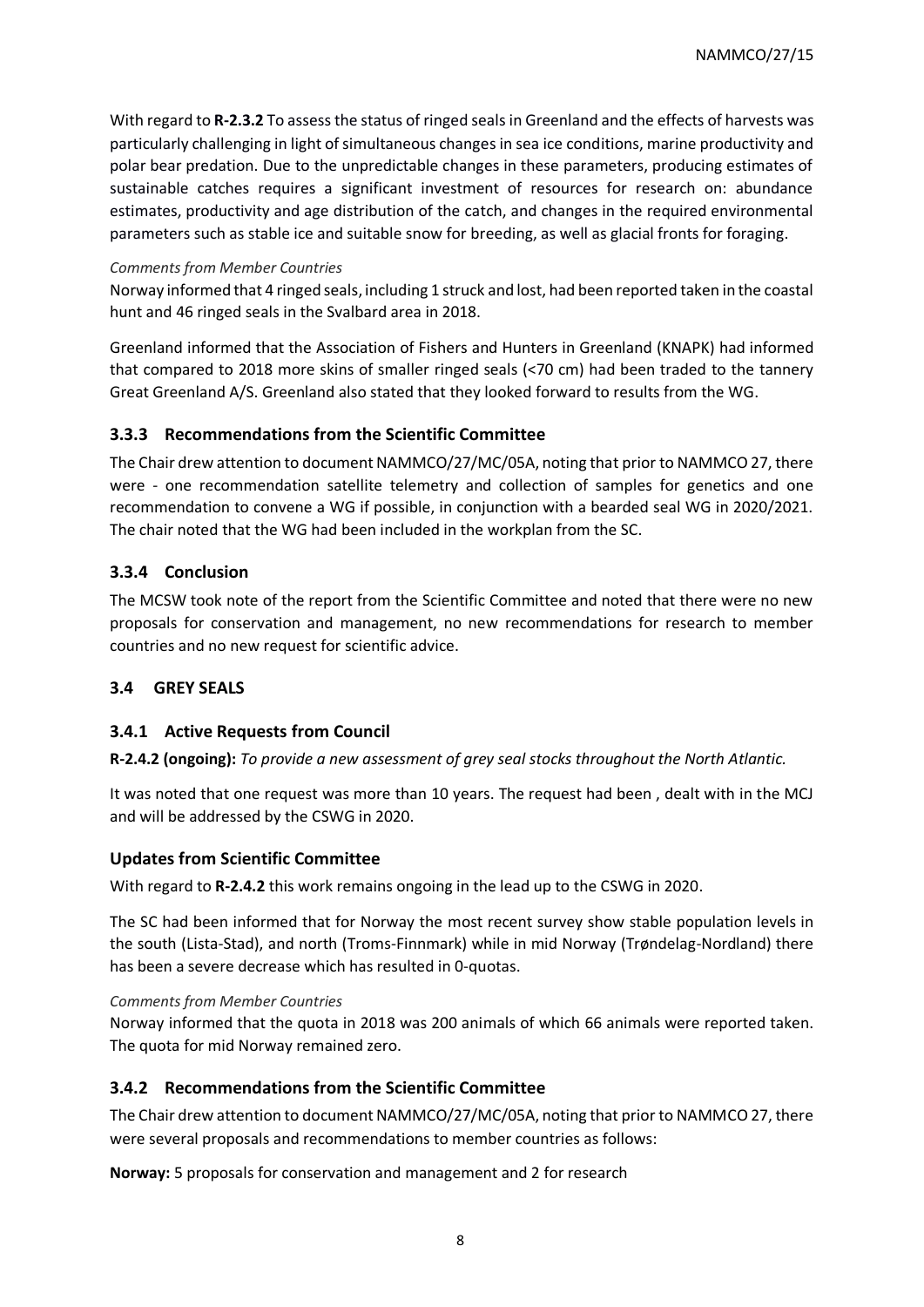Updates:

- More frequent surveys where decline has been detected and this has been followed up
- Development of the population model to account for the sudden drops in pup production: Not yet updated, but work is in progress
- Tagging of grey seal pups. Not done, as tagging may increase by-catches of pups
- Age-structure of the hunt vs by-catches. Not yet done, but samples are available so the question will be addressed
- Complete genetics study to assess management units. Necessary studies done, management units already defined.
- Increase the number of vessels in the reference fleet in the areas of high by-catch. This is in progress, a few new boats about to be contracted.
- Reporting of all removals (including removals around fish farms and from both commercial gill net fisheries and recreational fisheries).

Updates on recommendations on the Norwegian management plan:

- Evaluate current target levels (TL) biological assessment Current TL based on actual levels when the management plan was developed – adjustments to be done if new data and knowledge indicates a need
- Norway to set quota to 0 at 70% instead of 50% of TL. Has been discussed but not yet implemented
- Management plans should include all sources of mortality, not only direct hunt. Will be done where data are available
- Better control with localisation of fish farms is recommended. In progress

**Iceland:** 3 proposals for conservation and management and 4 for research

Updates:

- A management Plan should be developed including: the frequency of surveys, legislation of seal hunting and re-evaluation of the target population level objective with the new level being based on biological criteria. A new monitoring plan with surveys every two years has been implemented.
- A complete survey was carried out during the pupping period in 2017 and the results were published in early 2019.
- More efficient reporting and registration of all removals (e.g., by-catches, hunted seals, any other removals) is being discussed / implemented
- The population estimate based on the 2017 survey is 6200, suggesting a population increase from the 2012-level of 4200
- Current target level is 4100 this may be adjusted based on biological criteria

Iceland further noted that new legislation on management of seals is underway and will probably be finalised by the end of 2019.

**Faroes:** 1 proposal for conservation and management and several on research

Updates:

#### First Priorities

Obtain minimum population estimates via haul-out counts. Comparable haul-out counts should be repeated regularly to obtain trend information.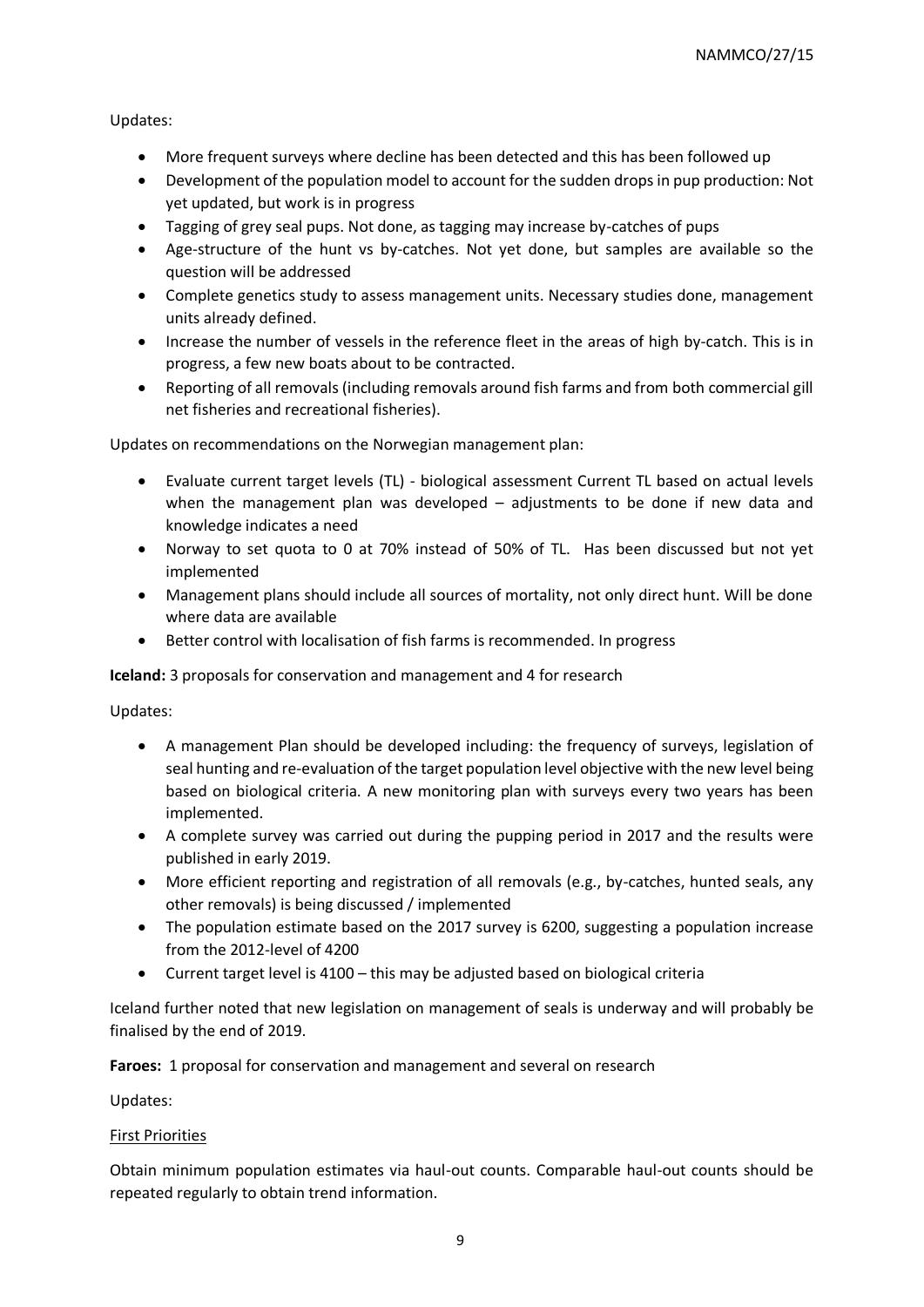A first survey was conducted in 2018 and resulted in a minimum estimate of 400 seals (adding a multiplier of 3-5 seems relevant to account for the animals not present during the survey). A new survey is planned for 2019

Obtain reliable and complete reporting of all removals (e.g., all companies operating fish farms need to report). Previous annual takes of more than 200 has been reduced to ca 100 in most recent 5 years. Level is still of concern.

In 2018, a total of 50 animals were shot at salmon farms. The number is reduced compares to previous years, mainly due to quality certifications of the industry. Removal numbers are expected to decrease in the future.

#### Secondary Priorities

Telemetry tagging studies to develop correction factors for the haul-out counts. Will be attempted during the 2019 survey (8 tags)

Attempts with monitoring cameras will be done at hot spot haul-out localities, to complement the counts.

NAMMCO has recommended a management plan, including research needs, to be developed. The Faroes plan to present the field work to the NAMMCO SC Coastal Seal Working Group at its next meeting and await the conclusion from the WG before continuing with the management plan.

All recommendations and updates are recorded in document NAMMCO/27/MC/05A, which is also available as Annex 1 to this report.

#### <span id="page-9-0"></span>**3.4.3 Conclusion**

The MCSW noted the report from the SC and the different updates given by member countries on previous proposal for conservation and management and also recommendations for research.

The MCSW also noted that there are no new proposals for conservation and management to member countries and no recommendations for research.

#### <span id="page-9-1"></span>**3.5 HARBOUR SEALS**

#### <span id="page-9-2"></span>**3.5.1 Active Requests from Council**

• **R-2.5.2 - NAMMCO/16-2007** modified **NAMMCO/19-2010** (pending): To conduct a formal assessment of the status of harbour seals around Iceland and Norway as soon as feasible.

With regard to R-2.5.2 this is completed for Norway and in progress for Iceland

#### *Comments from Member Countries*

Norway reported that in the coastal hunt the quota in 2018 was 460 of which 385 animals had been reported taken. Including in the catch numbers are 7 animals reported struck and lost and 2 animals reported shot at a fish farm.

#### <span id="page-9-3"></span>**3.5.2 Recommendations from the Scientific Committee**

The Chair drew attention to document NAMMCO/27/MC/05A, noting that prior to NAMMCO 27, there were several proposals and recommendations to member countries as follows:

**Iceland:** 4 proposals for conservation and management and 3 for research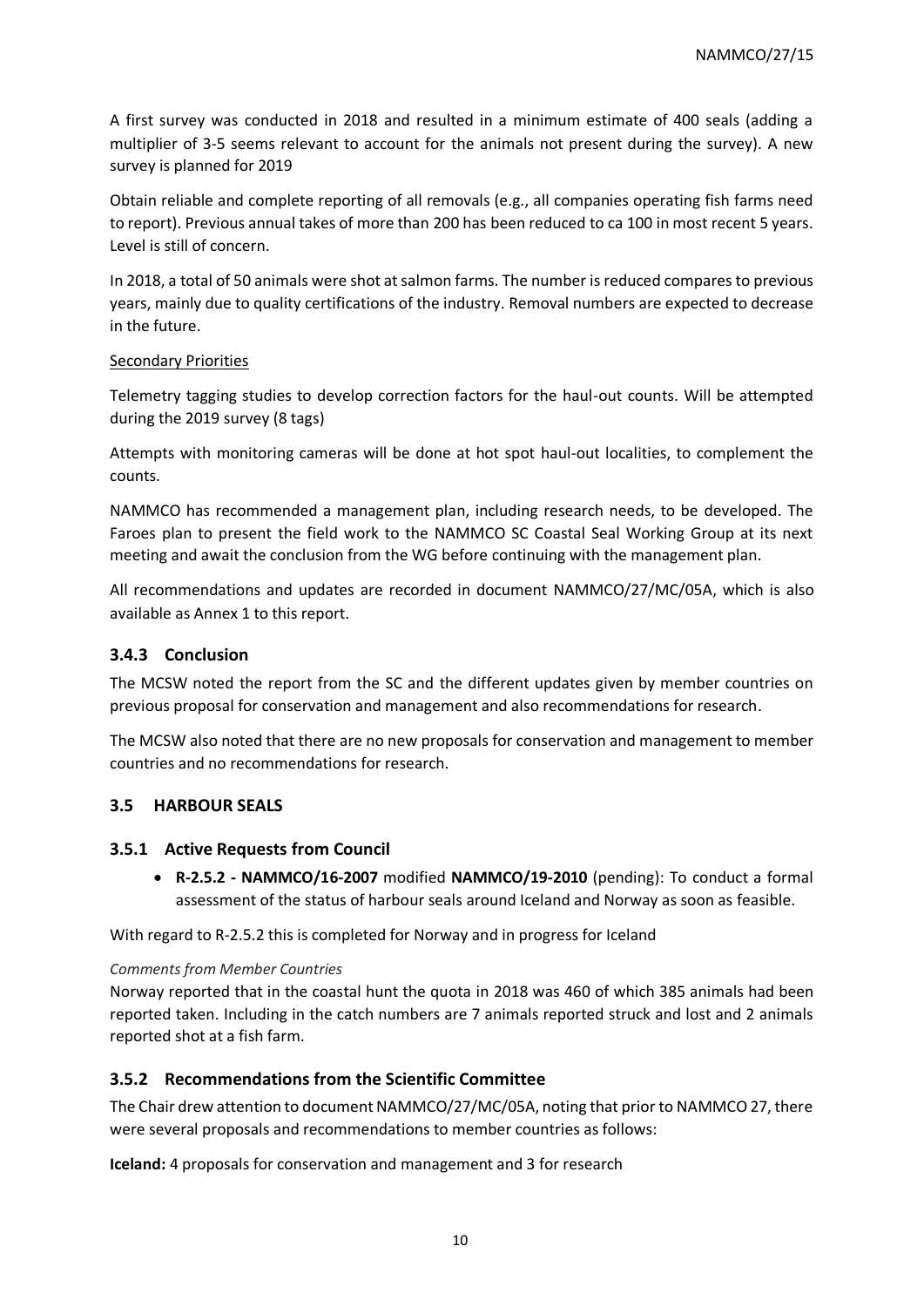Updates:

- $\checkmark$  The present population is below the agreed target level (12 000). A new monitoring plan with surveys every two years is being implemented.
- $\checkmark$  Full survey was conducted in 2018 and results are expected in 2019.
- $\checkmark$  Full survey was conducted in 2018, results not yet available
- $\checkmark$  The MFRI advice to the Ministry has been: "that direct hunt should be prevented and that actions must be taken to reduce by-catch of seals in commercial fisheries. MFRI also advices that a hunting management system should be initiated, and that reporting of all seal hunt should be mandatory." This is being followed up by the Ministry by legislation (see below).
- $\checkmark$  The MFRI aim to define a target level based on biological criteria

Generally, it was noted that new legislation is scheduled on seals and a lot of the issues discussed by the SC has been due to lack of legislation.

**Norway:** 6 proposals for conservation and management and 2 for research

- $\checkmark$  Increase the number of vessels in the reference fleet in the areas of high by-catch. This is in progress; a few new boats have been be contracted.
- ✓ Increase survey effort. Last full survey 2011-2015, new started in 2016 and will be concluded in 2020,
- $\checkmark$  From 2018 photo drones are fully implemented, this has significantly increased the survey efficiency. No further increase in effort is planned
- $\checkmark$  Management by county should be re-examined. New genetic studies are ongoing, more samples for such analyses to be collected in 2019
- $\checkmark$  Reporting of all removals. This is being discussed between IMR and management bodies, so far no new information

Collect data from by-catches (age, sex, etc.). No data collected currently, but a substantial amount of old data from previous bounty hunt (which required some sampling) is available and will be analysed. Data collection from the reference fleet will also be attempted

All recommendations and updates are recorded in document NAMMCO/27/MC/05A, which is also available as Annex 1 to this report.

#### **New Proposals for Conservation & Management**

There was one new proposal for conservation and management for Greenland that were endorsed:

*Accuracy and validation of reported catches needs to be improved and accurate information be provided to the catch data base.*

#### <span id="page-10-0"></span>**3.5.3 Conclusion**

The MCSW noted the update from the Scientific Committee and the updates from members on proposals for conservation and management and recommendations for research. It was also noted that there were no new recommendations for research to member countries or request for advice from Council.

The MCSW endorsed the new proposal to Greenland to improve the submitted information to the catch data base.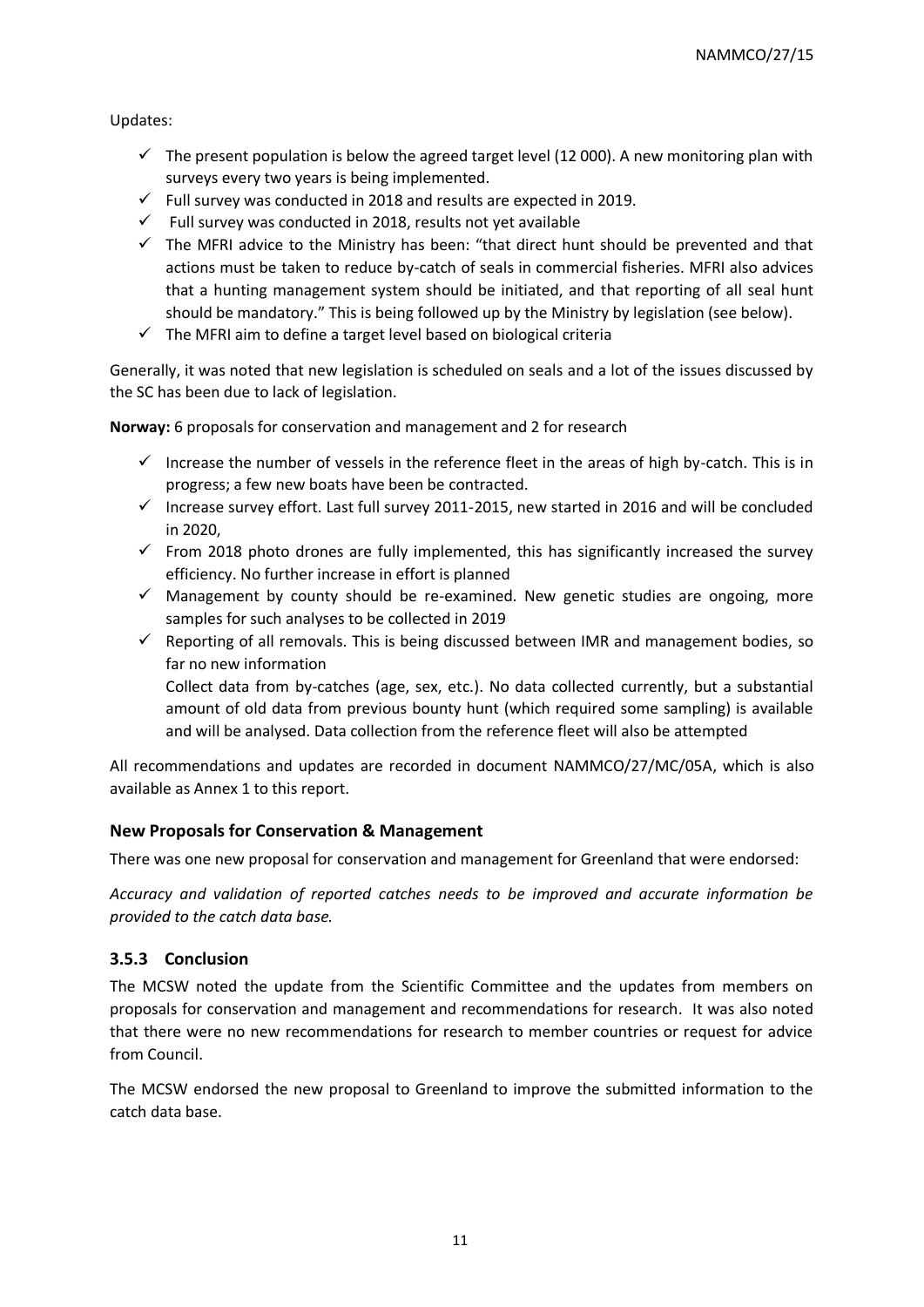#### <span id="page-11-0"></span>**3.6 BEARDED SEALS**

#### <span id="page-11-1"></span>**3.6.1 Active Requests from Council**

There are no active requests for bearded seals.

#### **Updates from Scientific Committee**

NAMMCO 26 endorsed the recommendation to hold a WG jointly on ringed and bearded seals. The WG is planned for 2020 with the following ToRs

1) assess the global distribution and possible population delineations

2) evaluate available information on biology including reproduction and feeding habits

3) assess the exploitation and other anthropogenic effects incl. climate changes on bearded seals

4) suggest populations and areas in the North Atlantic where sufficient data are available for assessing the effects of exploitation and reductions in habitat

#### *Comments from Member Countries*

Norway informed that 18 animals had been reported taken in the Svalbard area.

#### <span id="page-11-2"></span>**3.6.2 Recommendations from the Scientific Committee**

The Chair drew attention to document NAMMCO/27/MC/05A, noting that prior to NAMMCO 27, the only proposal for conservation and management was to convene the WG which is now under way.

#### **3.6.3 Conclusion**

The MCSW noted the update.

#### <span id="page-11-3"></span>**3.7 WALRUS**

#### <span id="page-11-4"></span>**3.7.1 Active Requests from Council**

- **R-2.6.3** (ongoing): effects of human disturbance, including fishing and shipping activities, in particular scallop fishing, on the distribution, behaviour and conservation status of walrus in West Greenland.
- **R-2.6.7 (**pending): The SC is requested to provide assessments of, and advice on sustainable removals from, all stocks of walrus in Greenland covering the period from 2019 to 2023, with the advice for Qaanaaq starting in 2021.
- **R-1.6.4** (ongoing): The SC has recommended that catch statistics include correction for struck but lost animals for different seasons, areas, and catch operations. Council requested the SC and the Committee on Hunting Methods to provide advice on the best methods for collection of the desired statistics on losses.
- **R-1.6.5** (standing): Greenland requests that struck and loss rates are subtracted from future advice on sustainable removals in Greenland, with the advice being given as total allowable landings.

#### <span id="page-11-5"></span>**3.7.2 Updates from Scientific Committee**

A WWG was held in November 2018 addressing the active requests.

With regard to **R-2.6.3:** since this request was made in 2006, scallop fisheries may be less of an issue, while fishing and shipping activities are still relevant, and tourism, hydrocarbon exploration and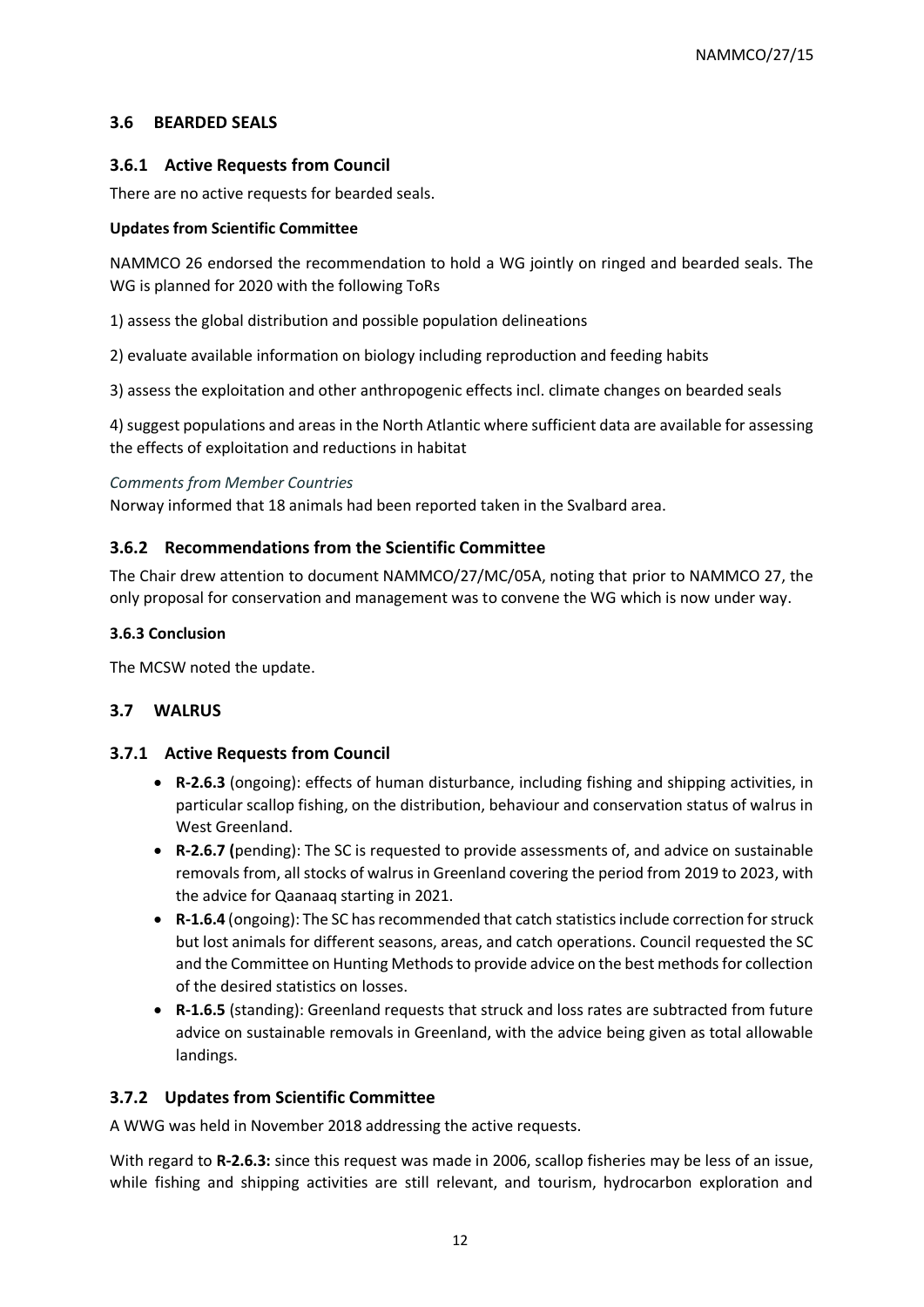mineral extraction may be new stressors for walruses. The MC may consider rephrasing the request to reflect these changes.

With regard to **R-2.6.7**: new advice is given as follows:

- $\checkmark$  Baffin Bay (Qaanaaq) stock: experienced a population decline from 1960 to about 2007, and an increasing population thereafter due to decreased catches.
	- o **SC recommends** a sustainable catch per year (landed animals) is no more than 86, with 79 being caught in Greenland.
- $\checkmark$  West Greenland / Southeast Baffin Island stock: experienced a small population increase in 1977-1994, then a decline to 2007, and an increase thereafter due to decreased catches.
	- o **SC recommends** sustainable catch per year (landed animals) is no more than 84, with 74 being caught in Greenland.
- $\checkmark$  East Greenland: a stable, slightly increasing population close to carrying capacity.
	- o **SC recommends** sustainable catch per year (landed animals) is no more than 17.
- $\checkmark$  The estimated struck and lost rates varied from area to area between 12 13 %.

With regard to **R-1.6.4**: The SC has recommended that catch statistics include correction for struck but lost animals for different seasons, areas, and catch operations. Council requested the SC and the Committee on Hunting Methods to provide advice on the best methods for collection of the desired statistics on losses.

This has been addressed by the WWG and is reflected in the recommendations

With regard to **R-1.6.5** (NEW-NAMMCO 25): Greenland requests that struck and loss rates are subtracted from future advice on sustainable removals in Greenland, with the advice being given as total allowable landings. The WWG gave removals with estimated struck and lost included.

Other updates:

Tagging show that walruses from Svalbard-Franz Josef and Pechora Sea move differently.

A circumpolar review of walrus with particular focus on non-hunting related human impacts upon walrus was discussed by the WWG and presented for the SC25 – it included issues such as industrial development, noise, pollution and climate change

#### *Comments from Member Countries*

Greenland informed that the hunters are requesting that hunting period not be restricted as today, but that hunting is allowed all year round. So far there is no NAMMCO advice taking such a period into account, and a request for advice is suggested by Greenland.

The Executive Order regulating walrus hunt is currently undergoing a revision. The revised EO is expected to come into force later in 2019. The changes pertain among other things to hunting periods, hunting allowed on female walruses, inclusion of protection zones to terrestrial haul-out sites, for vessels and a minimum flying height above walrus haul-out sites. Furthermore, in line with a SC recommendation made in an attempt to improve reported S&L data, struck and lost animals are not deducted from the quota.

#### <span id="page-12-0"></span>**3.7.3 Recommendations from the Scientific Committee**

The Chair drew attention to document NAMMCO/27/MC/05A, noting that prior to NAMMCO 27, there were 1 proposal for conservation and management and 3 for research which had all been replaced by new proposals and recommendations after the WWG, and noted below.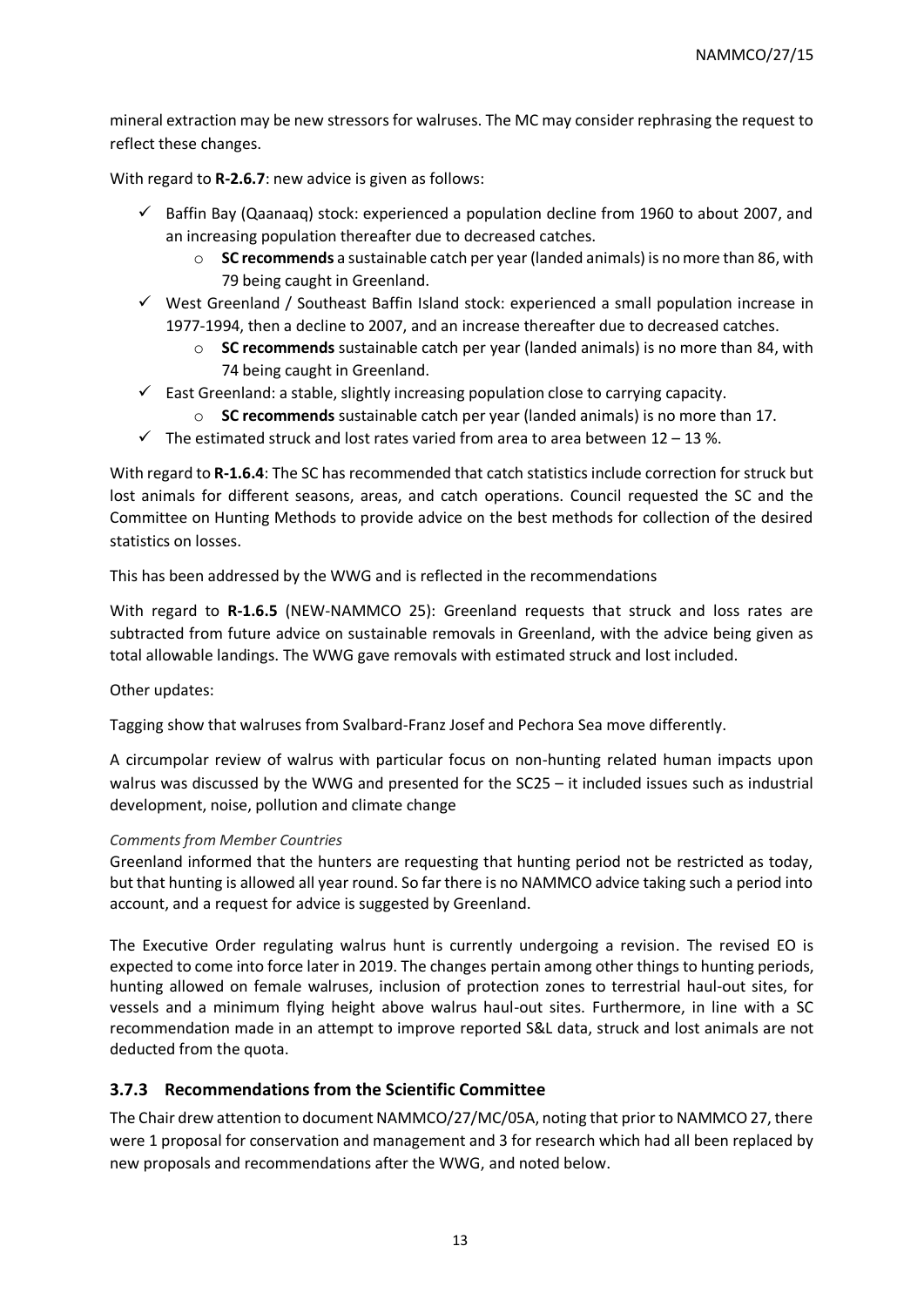#### **New Proposals for Conservation & Management**

There were 7 new proposals for conservation and management

- Possibility of joint management process for shared stocks should be evaluated by GL and Canada.
- Dialogue between managers and hunters should be established to discuss method of collection S&L data.
- S&L should be reported in the "Særmeldingsskjema".
- Apply bilateral treaty no E101887 to advance cooperation between DK/GL and CA on shared stocks.
- Total allowable landings: North West 79, West 74 and East 17
- Haul-out sites in regular use be protected by an exclusion zone.
- Encouraged to provide more complete catch data

#### *Comments from Member Countries*

Greenland noted that the reference to the treaty NO E101887 is not appropriate because Greenland has the sovereign responsibility within its jurisdiction on all living resources including walrus. Greenland and Canada already have informal bilateral cooperation on walrus and will continue this cooperation in the future. An invitation to Canada to join NAMMCO was mentioned as one way forward.

#### **New Recommendations for Research**

There were 4 recommendations for research

- Improve data on stock structure and seasonal movements between Greenland and Canada
- Maintain regular surveys of all GL stocks coordinated with Canadian surveys
- Explore relationship between by-catch findings and other impacts from anthropogenic activities
- Update age/tusk relationships for all GL populations

#### **Recommendations for New Requests from Council**

There was 1 new request for scientific advice:

"Provide assessments of, and advice on the sustainability of allowing walrus hunt all year round in Greenland, on all stocks.

It was also 1 request for rephrasing R-2.6.3 as:

"Provide advice of the effects of human disturbance, including fishing and shipping activities, tourism, hydrocarbon exploration and mineral extractions on the distribution, behaviour and conservation status of walrus in Greenland."

#### <span id="page-13-0"></span>**3.7.4 Conclusion**

The MCSW noted the report from the SC and endorsed the new proposals and recommendations given by the SC. The proposal referring to a bilateral treaty no E101887 between the Kingdom of Denmark and Canada was withdrawn in accordance with the explanation noted above.

The MCSW endorsed 1 new request for scientific advice and also the rephrasing of request R-2.6.3

#### <span id="page-13-1"></span>**3.8 ANY OTHER BUSINESS**

There were no items raised under this agenda item.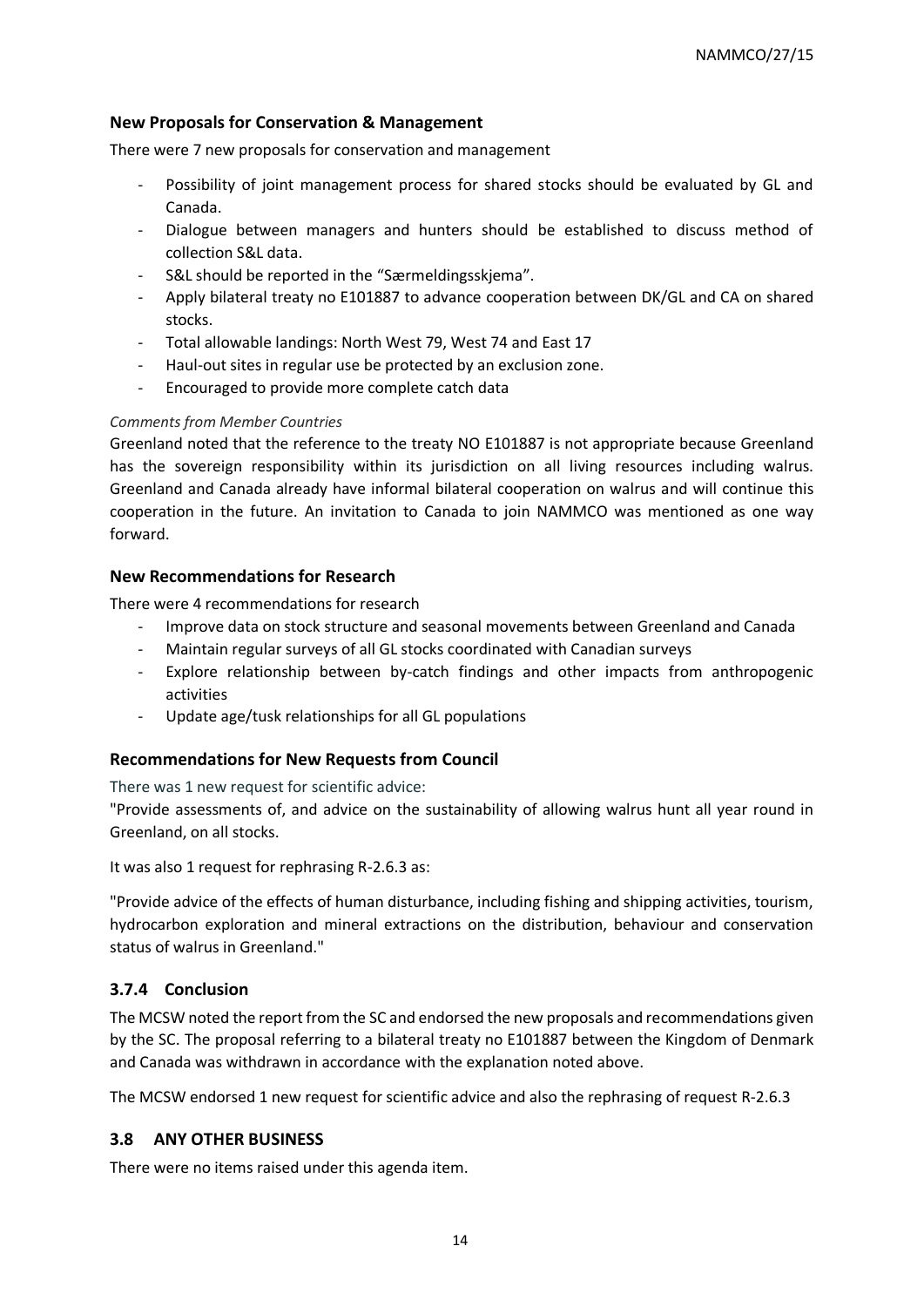## <span id="page-14-0"></span>**APPENDIX 1: LIST OF PARTICIPANTS**

#### **MEMBER COUNTRIES**

#### **Faroe Islands**

Bjarni Mikkelsen Museum of Natural History V. U. Hammersheimbsgøta 13 FO-100 Tórshavn, Faroe Islands + 298 790576, [bjarnim@savn.fo](mailto:bjarnim@savn.fo)

Páll Nolsøe Foreign Service Ministry of Foreign Affairs and Trade Tinganes FO-110 Tórshavn,Faroe Islands +298 551028 , [palln@uvmr.fo](mailto:palln@uvmr.fo)

Kate Sanderson (C) Foreign Service Ministry of Foreign Affairs and Trade Tinganes FO-110 Tórshavn,Faroe Islands +298 551007, [KateS@uvmr.fo](mailto:KateS@uvmr.fo)

Ulla Svarrer Wang Ministry of Fisheries POB 347 FO-110 Tórshavn, Faroe Islands + 298 553242, [ulla.svarrer.wang@fisk.fo](mailto:ulla.svarrer.wang@fisk.fo)

#### **Greenland**

Amalie Jessen (Chair) Ministry of Fisheries, Hunting and Agriculture Government of Greenland POB 269 DK-3900 Nuuk, Greenland +299 345304, [Amalie@nanoq.gl](mailto:Amalie@nanoq.gl)

Nette Levermann (C) Ministry of Fisheries, Hunting and Agriculture Government of Greenland POB 269 DK-3900 Nuuk, Greenland +299 345344, [NELE@nanoq.gl](mailto:NELE@nanoq.gl)

#### **Iceland**

Ásta Einarsdóttir (C) Department of Fisheries and Aquaculture Ministry of Industries and Innovation Skúlagötu 4, IS-150 Reykjavik, Iceland. + 354 5459700, [asta.einarsdottir@anr.is](mailto:asta.einarsdottir@anr.is)

Kristián Loftsson Hvalur H.F. POB 233 IS-222 Hafnafjordur, Iceland + 354 5550565, [kl@hvalur.is](mailto:kl@hvalur.is)

Gísli Víkingsson Marine Research Institute, POB 1390, IS-121 Reykjavík, Iceland +354 5752000, [gisli.vikingsson@hafogvatn.is](mailto:gisli.vikingsson@hafogvatn.is)

#### **Norway**

Alessandro Astroza Ministry of Trade, Industry and Fisheries POB 8118 Dep NO-0032 Oslo, Norway +47 22 2464 63, [ata@nfd.dep.no](mailto:ata@nfd.dep.no)

Arne Bjørge Institute of Marine Research University of Oslo, NO-0316 Oslo, Norway +47 91314810, [arne.bjoerge@hi.no](mailto:arne.bjoerge@hi.no)

Guro Gjelsvik Directorate of Fisheries POB 185 Sentrum NO-5804 Bergen, Norway +47 90063839, [guro.gjelsvik@fiskeridir.no](mailto:guro.gjelsvik@fiskeridir.no)

Kathrine A. Ryeng Institute of Marine Research POB 6404 NO-9294 Tromsø, Norway +47 91315292, [kathrine.ryeng@imr.no](mailto:kathrine.ryeng@imr.no)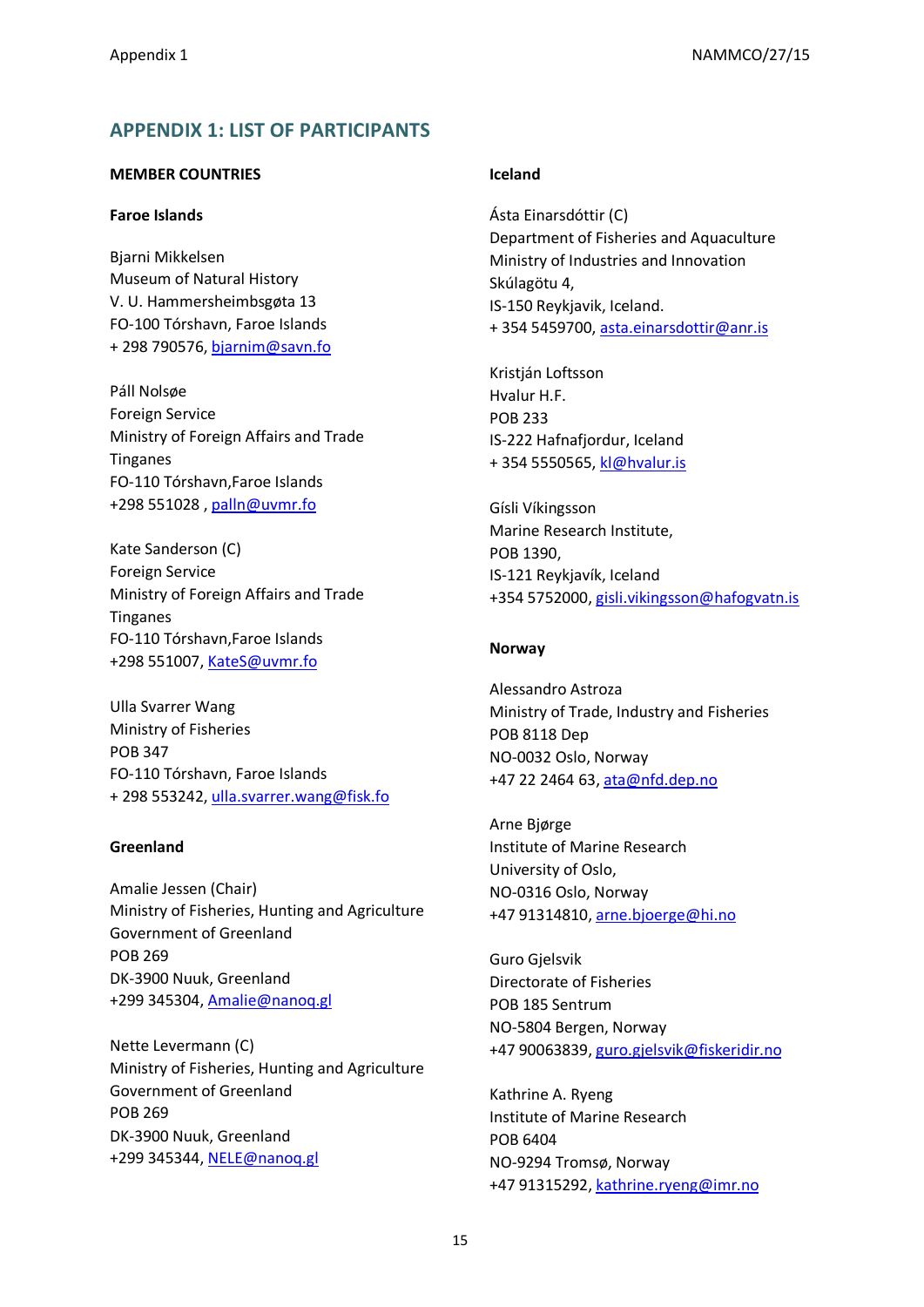Truls Soløy Norwegian Whalers Union Soløya NO-8380 Ramberg +47 97776790, [trul-so@online.no](mailto:trul-so@online.no)

Ole-David Stenseth (C) Ministry of Trade, Industry and Fisheries POB 8118 Dep NO-0032 Oslo, Norway + 47 92497825, [ods@nfd.dep.no](mailto:ods@nfd.dep.no)

Hild Ynnesdal Directorate of Fisheries POB 185 Sentrum NO-5804 Bergen, Norway + 47 46804937, [hild.ynnesdal@fiskeridir.no](mailto:hild.ynnesdal@fiskeridir.no)

#### **SCIENTIFIC COMMITTEE**

Tore Haug Institute of Marine Research POB 6404 NO-9294 Tromsø, Norway +47 95284296, [tore.haug@imr.no](mailto:tore.haug@imr.no)

#### **OBSERVER GOVERNMENTS**

#### **Canada**

Seth Reinhart Fisheries and Oceans Canada 200 Kent St., CA-Ottawa, ON, K1A 0E6, Canada +1 6139937968, [seth.reinhart@dfo-mpo.gc.ca](mailto:seth.reinhart@dfo-mpo.gc.ca)

#### **Japan**

Sonoko Ichimura Fishery Division, Economic Affairs Bureau Ministry of Foreign Affairs [sonoko.ichimurai@mofa.go.jp](mailto:sonoko.ichimurai@mofa.go.jp)

Yuki Morita International Affairs Division, Fisheries Agency of Japan 1-2-1 Kasumigaseki, JP-Chiyoda-ku, Tokyo 100-8907, Japan +8 1335022443, [Yuki\\_morita470@maff.go.jp](mailto:Yuki_morita470@maff.go.jp)

Hideki Moronuki International Affairs Division, Fisheries Agency of Japan 1-2-1 Kasumigaseki, JP-Chiyoda-ku, Tokyo 100-8907, Japan +8 1335022443, hideki moronuki600@maff.go.jp

Daisuke Nihei Fishery Division, Economic Affairs Bureau Ministry of Foreign Affairs [daisuke.nihei@mofa.go.jp](mailto:daisuke.nihei@mofa.go.jp)

#### **NON-GOVERNMENTAL ORGANISATIONS**

Makivik Corporation [+1 5147](tel:(514))458880 ext:2228, [solpinski@makivik.org](mailto:solpinski@makivik.org) Observers: Gregor Gilbert Stas Olpinski

Nunavut Tunngavik Inc. POB 638 Iqaluit, Nunavut X0A 0H0, Canada +1 8679754900, [DLee@tunngavik.com](mailto:DLee@tunngavik.com) Observer: David Lee

#### **SECRETARIAT**

Geneviève Desportes Solveig Enoksen Fern Wickson Charlotte Winsnes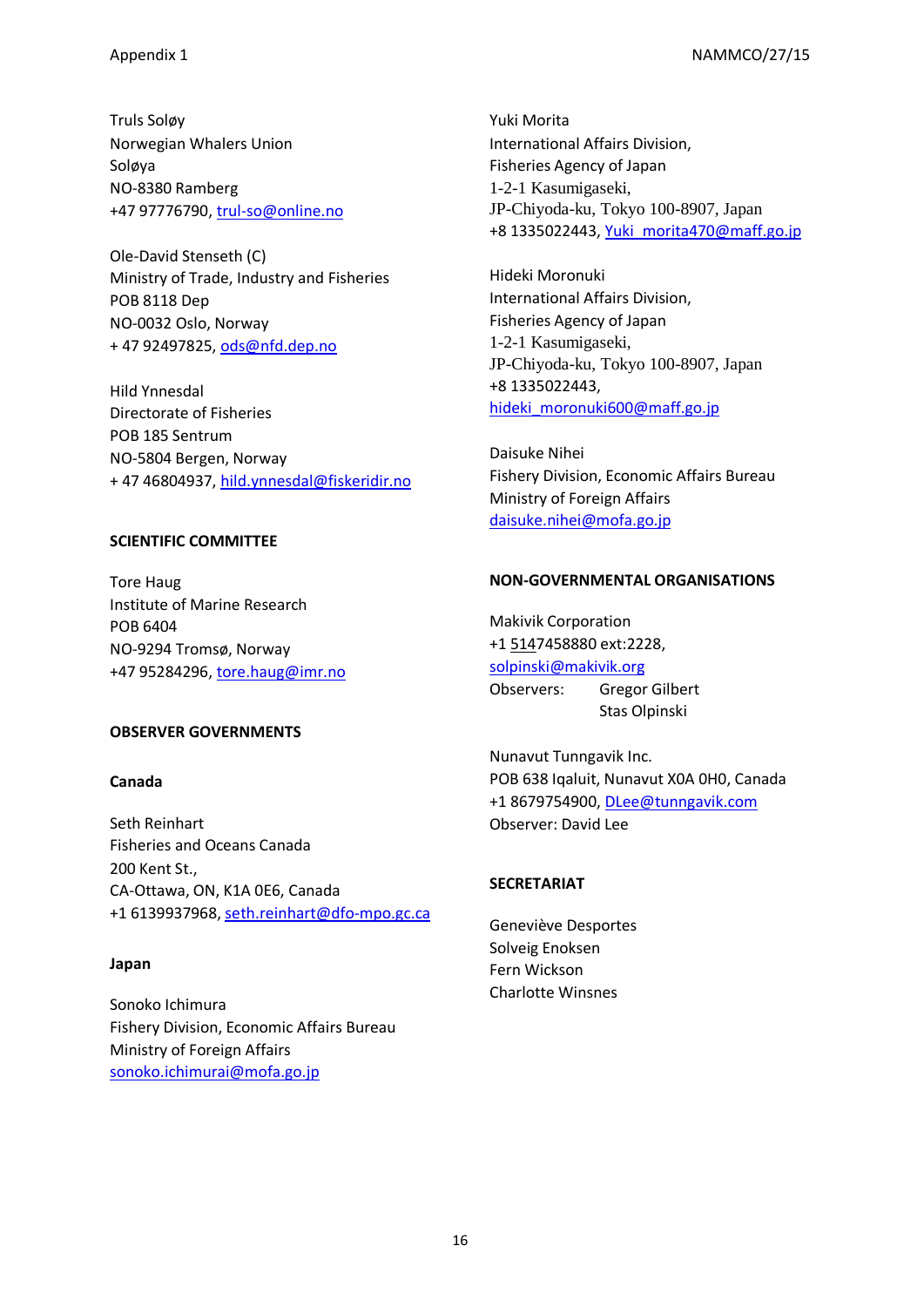## <span id="page-16-0"></span>**APPENDIX 2: AGENDA**

## **MANAGEMENT COMMITTEE FOR SEALS AND WALRUSES**

## *2 April 2019, Tórshavn, Faroe Islands*

#### **DRAFT ANNOTATED AGENDA**

| <b>AGENDA ITEMS</b>                                               | <b>DOCUMENT REFERENCE</b>                                                                           |
|-------------------------------------------------------------------|-----------------------------------------------------------------------------------------------------|
| 1. CHAIRMAN'S OPENING REMARKS                                     |                                                                                                     |
| 2. ADOPTION OF AGENDA                                             | NAMMCO/27/MC/03                                                                                     |
| 3. CONSERVATION AND MANAGEMENT<br><b>MEASURES FOR SEAL STOCKS</b> | NAMMCO/27/MC/05<br>NAMMCO/27/MC/06<br>NAMMCO/27/08                                                  |
| 3.1 Harp Seals                                                    | NAMMCO/27/08, item 8.1<br>NAMMCO/27/MC/06, R-2.1.4, R-2.1.10<br>NAMMCO/27/MC/05                     |
| 3.2 Hooded Seals                                                  | NAMMCO/27/08, item 8.2<br>NAMMCO/27/MC/06, R-2.1.4, 2.1.9<br>NAMMCO/27/MC/05                        |
| 3.3 Ringed Seals                                                  | NAMMCO/27/08, item 8.3<br>NAMMCO/27/MC/06, R-2.3.1 - 2.3.2<br>NAMMCO/27/MC/05                       |
| 3.4 Grey Seals                                                    | NAMMCO/27/08, item 8.4<br>NAMMCO/27/MC/06, R-2.4.2<br>NAMMCO/27/MC/05                               |
| 3.5 Harbour Seals                                                 | NAMMCO/27/08, item 8.5<br>NAMMCO/27/MC/06, R-2.5.2<br>NAMMCO/27/MC/05                               |
| 3.6 Bearded Seal                                                  | NAMMCO/27/08, item 8.6<br>NAMMCO/27/MC/06<br>NAMMCO/27/MC/05                                        |
| 3.7 Walrus                                                        | NAMMCO/27/08, item 8.7<br>NAMMCO/27/MC/06, R-2.6.3, R-2.6.7,<br>R-1.6.4, R-1.6.5<br>NAMMCO/27/MC/05 |
| <b>4. ANY OTHER BUSINESS</b>                                      |                                                                                                     |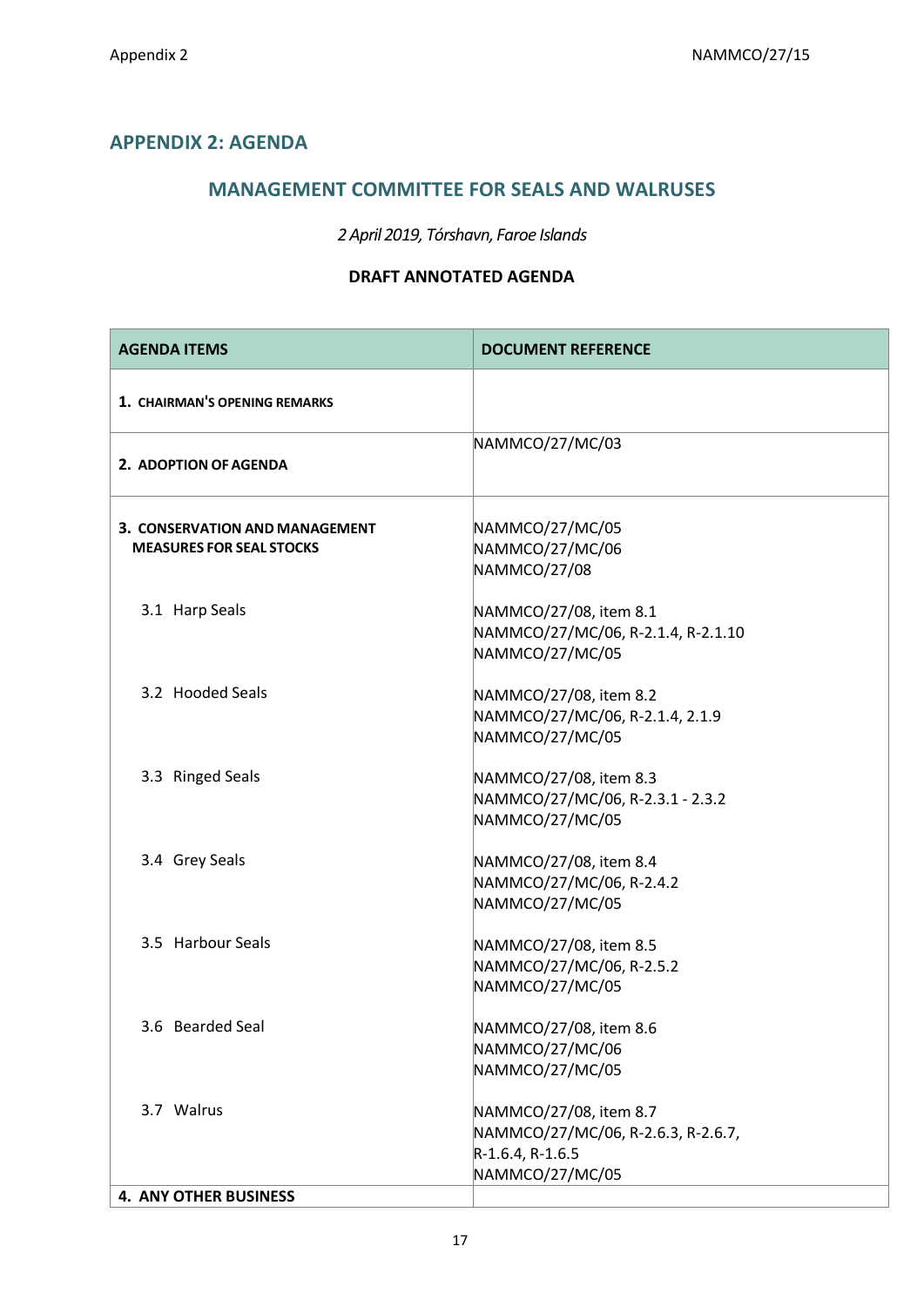#### **ANNOTATIONS**

#### **Agenda item 3**

The Chair of the Scientific Committee will report from the relevant discussions in the Scientific Committee under each species, which will follow the document NAMMCO/27/08 *Report of the 25th meeting of the Scientific Committee.* 

The Chair will also present information on the Scientific Committee's responses to ongoing or standing requests for advice from Council. The requests from Council are numbered using the format R-X.Y.Z. The request numbers are listed in the agenda above while the full text of the request can be found in the document NAMMCO/27/MC/06 *Summary of Requests by NAMMCO Council to the Scientific Committee, and Responses by the Scientific Committee*.

New proposals and recommendations from the Scientific Committee to the Management Committee will be presented, as outlined in document NAMMCO/27/MC/05-A *Recent Proposals for Conservation and Management and Research Recommendations.* Document NAMMCO/27/MC/05-B is an overview of all such proposals prior to 2016.

The Management Committee will discuss updates from the member countries on the proposals for conservation and management measures under each species and if agreed upon, propose new measures.